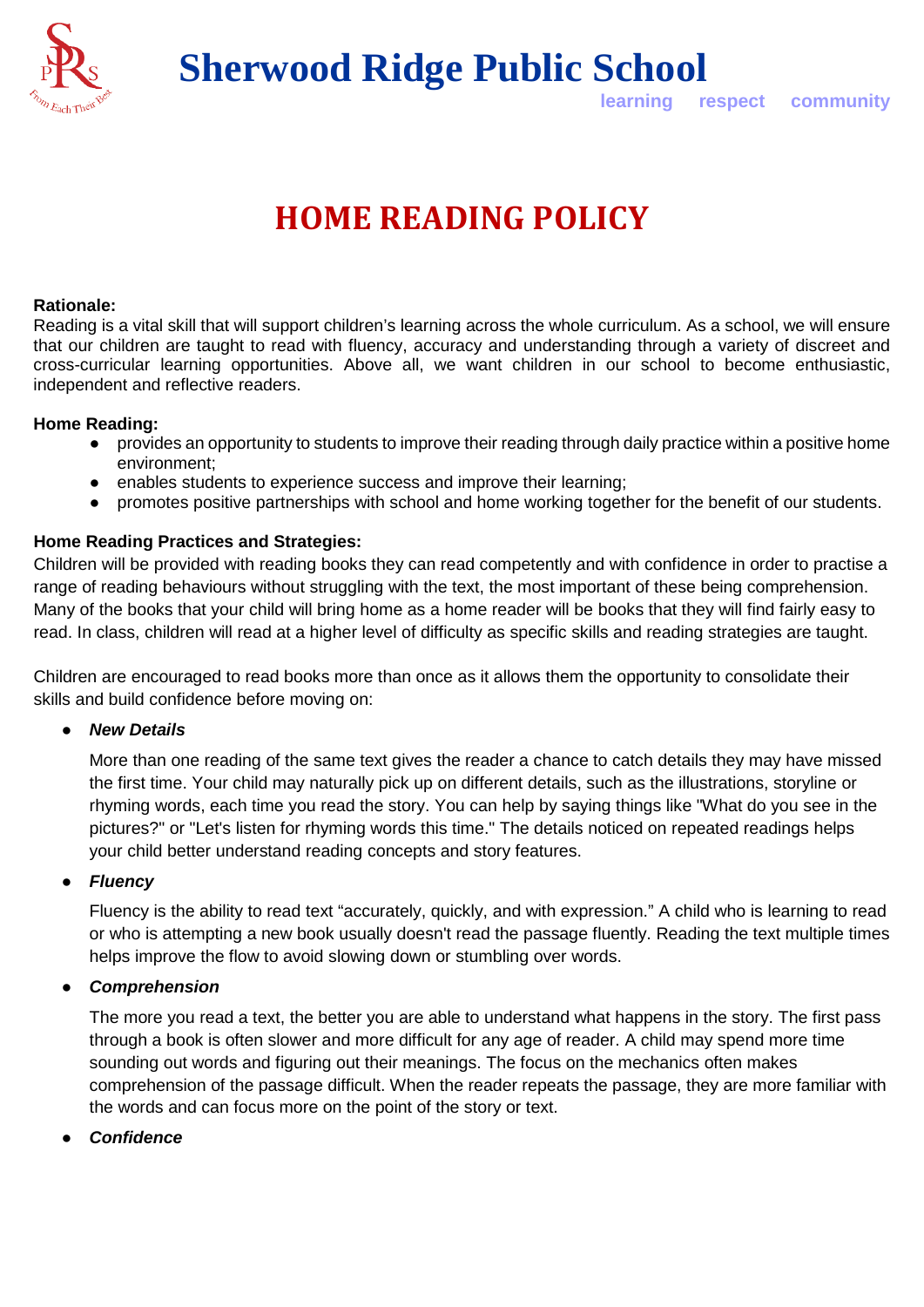Increased fluency and comprehension can help build confidence with reading. The text feels familiar, making it easier to read. When a person reads with ease, they see themselves as a reader. Children who can follow a story and don't stumble over words are more self-assured about their abilities, are more likely to enjoy reading and attempt other books.

The following points may also be helpful when reading with your child:

#### **The 3 Ps: Pause, Prompt & Praise**

#### **Pause:**

Give your child time to:

- Think of and try a suitable word;
- Identify and self-correct errors in their reading.

## **Prompt:**

Provide suggestions on where to find help (picture, initial sound, reread etc). Ask:

- Does the picture help?
- What would make sense?
- What does it look like?
- What does it start with?

## **Praise**:

- Any efforts and attempts made
- Offer encouragement to try again
- Always be positive

## **Introducing a new book**

## **Before Reading:**

- Read the title
- Predict what the book might be about
- Picture Chat. Link the story to familiar events/people.

## **During reading:**

- Ask your child to read the book to you
- Use Pause, Praise, Prompt technique to assist.

# **After reading:**

Talk about the book

- What happened?
	- Characters
	- What you liked/disliked etc

## **Reading skills & strategies**

Whilst reading you can assist your child to:

- Identify parts of the book (front and back cover, title, pages, pictures, text/writing).
- Use the picture to assist in predicting what the text may be.
- Use initial sounds to predict words.

## **More Helpful Hints**

Modelling reading is very important. Whenever possible, read and discuss books with your child. Never criticise their choice of book. Children that are learning to read can benefit from reading a familiar text. If your child is reluctant to read, share the reading, take it in turns to read a page.